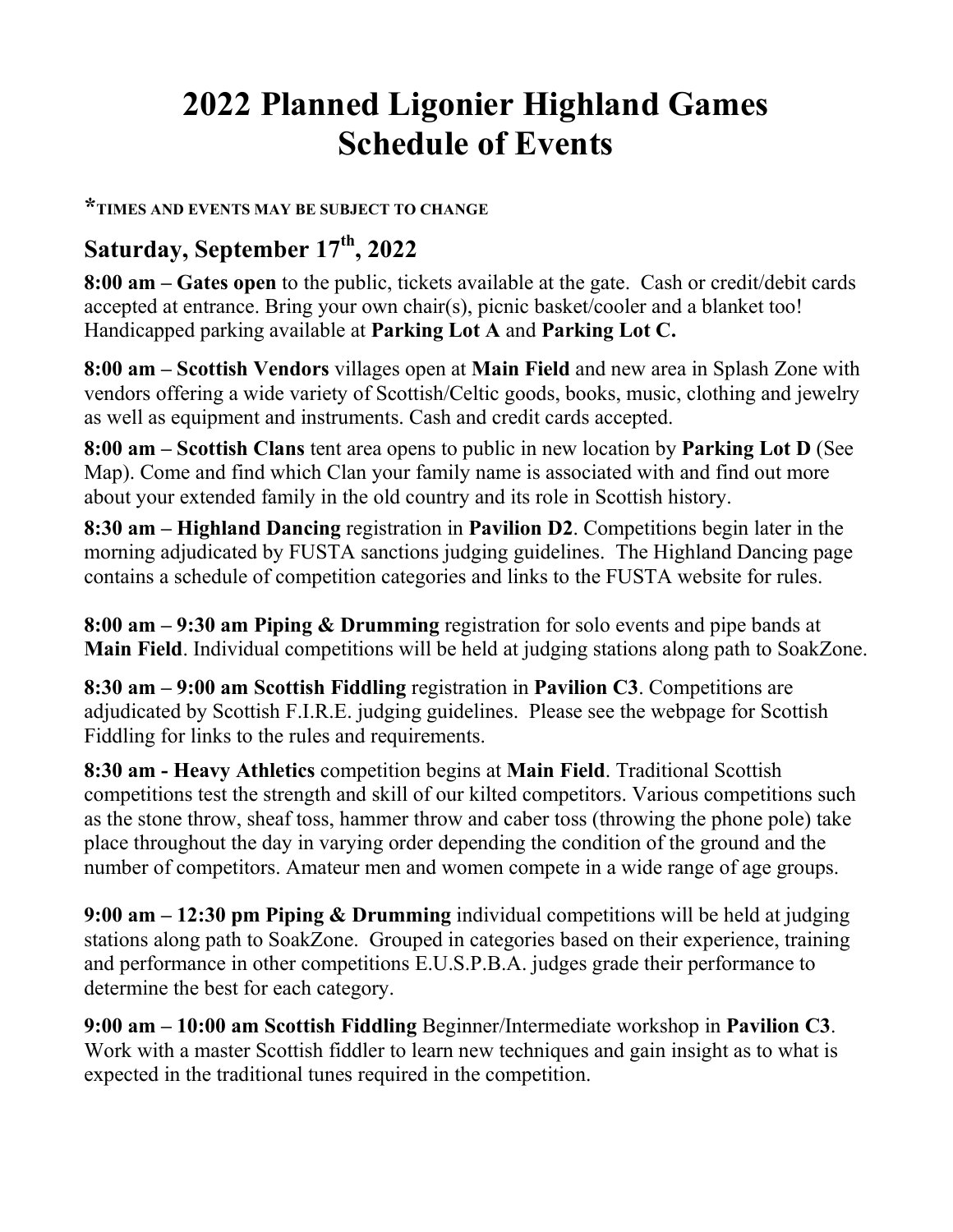**9:00 am – 4:00 pm Highland Dancing** competition at **Pavilion D2**. Youth of all ages compete in multiple categories of traditional Scottish dances, like the Sword Dance and Highland Fling, for prizes and trophies as well as points for regional ranking.

**9:00 am - Scottish Harp** Event in **Pavilion C7**. All ages and skill levels work with and are judged by a master Scottish harpist in solo and group competitions playing traditional and modern Scottish tunes on beautifully hand-crafted instruments.

**9:00 am – 3:00 pm Gaelic Mód** Adjudicated Scotts Gaelic language, poetry and singing demonstration and competition at **Pavilion C8**. Learn how some of the wild combination of consonants and vowels are pronounced in ways that seem impossible at first glance.

**9:00 am – 4:00 pm Scottish Genealogy** assistance and guidelines for research at **St. Andrews Society tent group** near main field.

**9:30 am – 4:30 pm Scottish tartans research** at **St. Andrews Society tent group** near **Main Field** and vendor village. Find information on which Clan you might belong to and the traditional tartan pattern associated with those Clans.

**10:00 am DENNIS DOYLE** performs at the **Hillside Theater**.

**10:00 am –** Celtic spinning and weaving exhibit opens, directed by master weaver **Kathy Wells**, creator of the Pittsburgh Tartan at **St. Andrews Society tent group** near main field. Come and see how the traditional wool kilt was made on the looms and the various tartans were designed and the terminology used in describing the color patterns.

**10:00 am - 11:30 am - Children's Games** near the **Main Field**. A free activity for the little ones where they can try kid friendly versions of the athletic events. Best for those ages 10 and younger, all participants get prize ribbons.

**10:00 am - Noon – Living History** and military re-enactors exhibits near **Loyalhanna Limited** train stop (see map). Re-enactors in period costumes bring to life figures from Scottish military history from the colonial period to the present era.

**10:30 am – 11:30 am Scottish Fiddling** Intermediate/Advanced workshop in **Pavilion C3**. Work with a master Scottish fiddler to learn new techniques and gain insight as to what is expected in the traditional tunes required in the competition.

**10:45 am - Heavy Athletics** continue at **Main Field** with Caber Toss. Watch our athletes attempt to throw the telephone pole and flip it end over end for a perfect score.

#### **10:45 am MELINDA CRAWFORD & COMPANY** performs at the **Hillside Theater**.

**11:00 am - Southminster Ringers** kilted hand-bell team performs near **Carousel.** These talented young people are under the direction of Mr. Richard Pinkerton from the Southminster Presbyterian Church in Pittsburgh and have traveled throughout Europe and the world giving performances that are astonishing in their graceful beauty.

**11:00 am - Barra the Bard** traditional Scottish storyteller, performs at **Pavilion E2.** Barra tells stories handed down over generations in a form and rhythm that has endured in Scotland for centuries when many people could not read or write and relied on the stories to pass along histories and traditions and instruct people of all ages.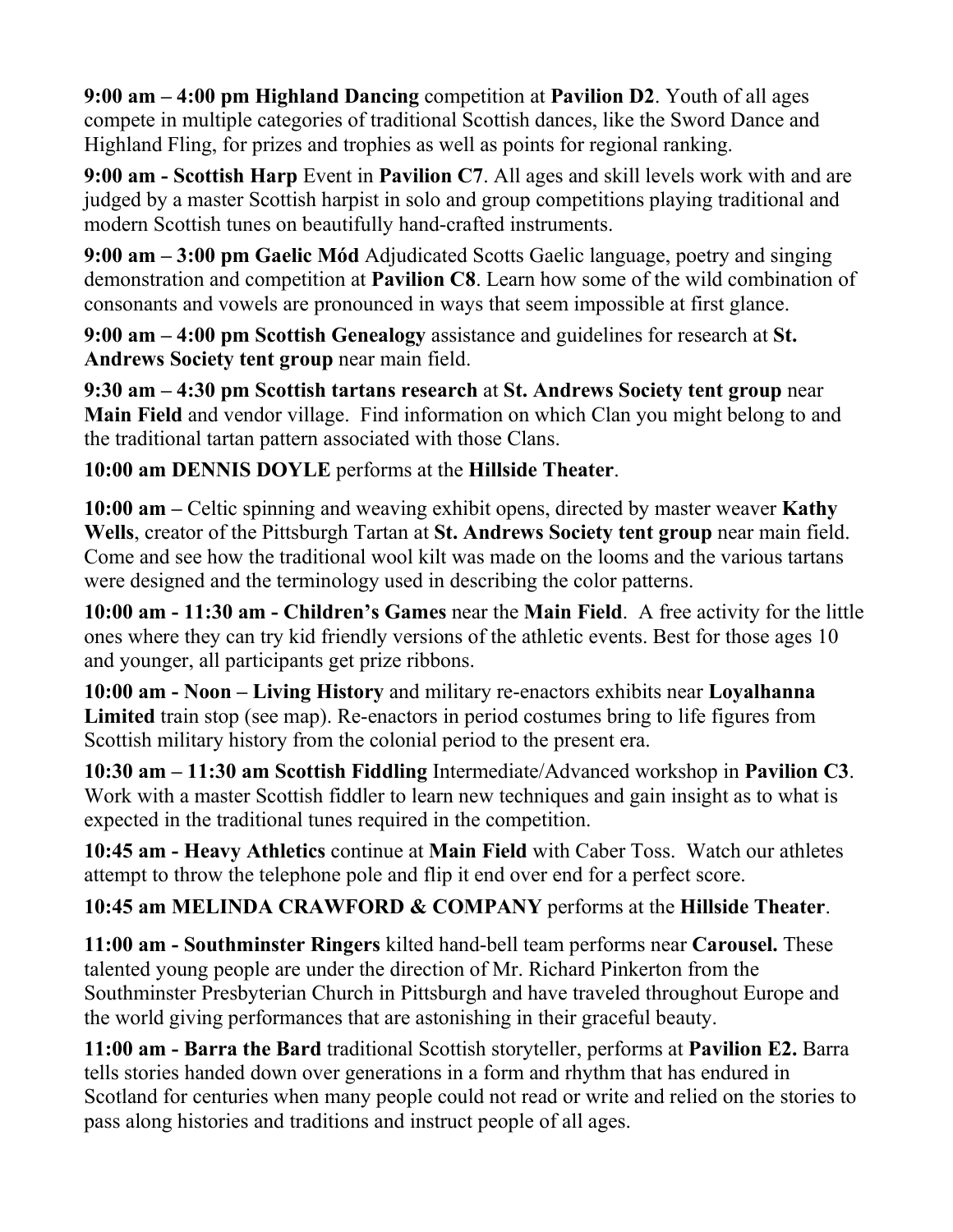**11:30 am - Scottish Harp** competition prizes and awards **Pavilion C 7.** All are invited to see this year's champions in the various categories as they are recognized.

**Noon - Welcoming Ceremonies, Massed Bands** and Parade of Tartans at **Main Field.** The Scottish Clans, escorted by the Scottish regiment from Fort Ligonier in 1758, lead the procession onto the main field, with 40 or more Clans present, followed by all the attending Bagpipe bands marching onto the field in formation and playing several traditional tunes. Hear the stirring sounds of hundreds of pipers and drummers echoing through the surrounding valley.

**12:30 pm - Gaelic Mód Medalists** perform at the Hillside Theater. Traditional and modern songs and poems performed in Scotts Gaelic.

**12:30 pm – Ladies Haggis Toss** on Main Field. A perennial fan favorite. Ladies of all ages are invited to sign up (at the HQ Tent) and compete for cash prizes. Best of two throws of a 2 pound sandbag haggis is measured for distance. Longest throw wins.

**12:45 pm - Heavy Athletics** competition resumes at Main Field. Finals of the Caber Toss and stone weight throws for distance and other events, field conditions permitting.

**1:00 pm – Drum Major** Competitions at **Main Field.** Drum Majors are judged on their uniform, comportment, crispness of movements and command and other requirements by E.U.S.P.B.A. officiators.

**1:00 pm - 2:00 pm - Children's Games** afternoon session activities near the **Main Field**. More of the children's versions of the events the heavy athletes compete in, with ribbons for all participants.

**1:00 pm - 4:00 pm - Highland Dancing** Competitions resume at **Pavilion D 2.** Dancers perform traditional Scottish gambols such as the Sword Dance, Highland Fling and Seann Triubhas, in all age and skill levels.

**1:00 pm - 5:00 pm – Living History** and military re-enactors exhibits resume near **Loyalhanna Limited** train stop, See how the soldiers of Scotland have served around the world throughout the past three hundred years.

**1:30 pm ABBOTS CROSS** perform at the **Hillside Theater**.

**1:30 pm – Scottish Fiddling** competition in **Pavilion C3**.

**1:30 pm - Scottish Harp** performance at **Clan Forsyth** tent in **Scottish Clans Area.** The Ringold ensemble plays tunes at the tent area of a sponsor and supporter of the event.

**1:30 pm – Pipe Band** Competitions at **Main Field.** Bagpipe bands grouped by category according to their experience level are judged on their musical performance, uniform, comportment, and other requirements by E.U.S.P.B.A. officiators.

**2:00 pm - Scottish Harp** workshop **Pavilion C 7.** The adjudicator leads the participants in learning more advanced techniques in the traditional Scottish Harping.